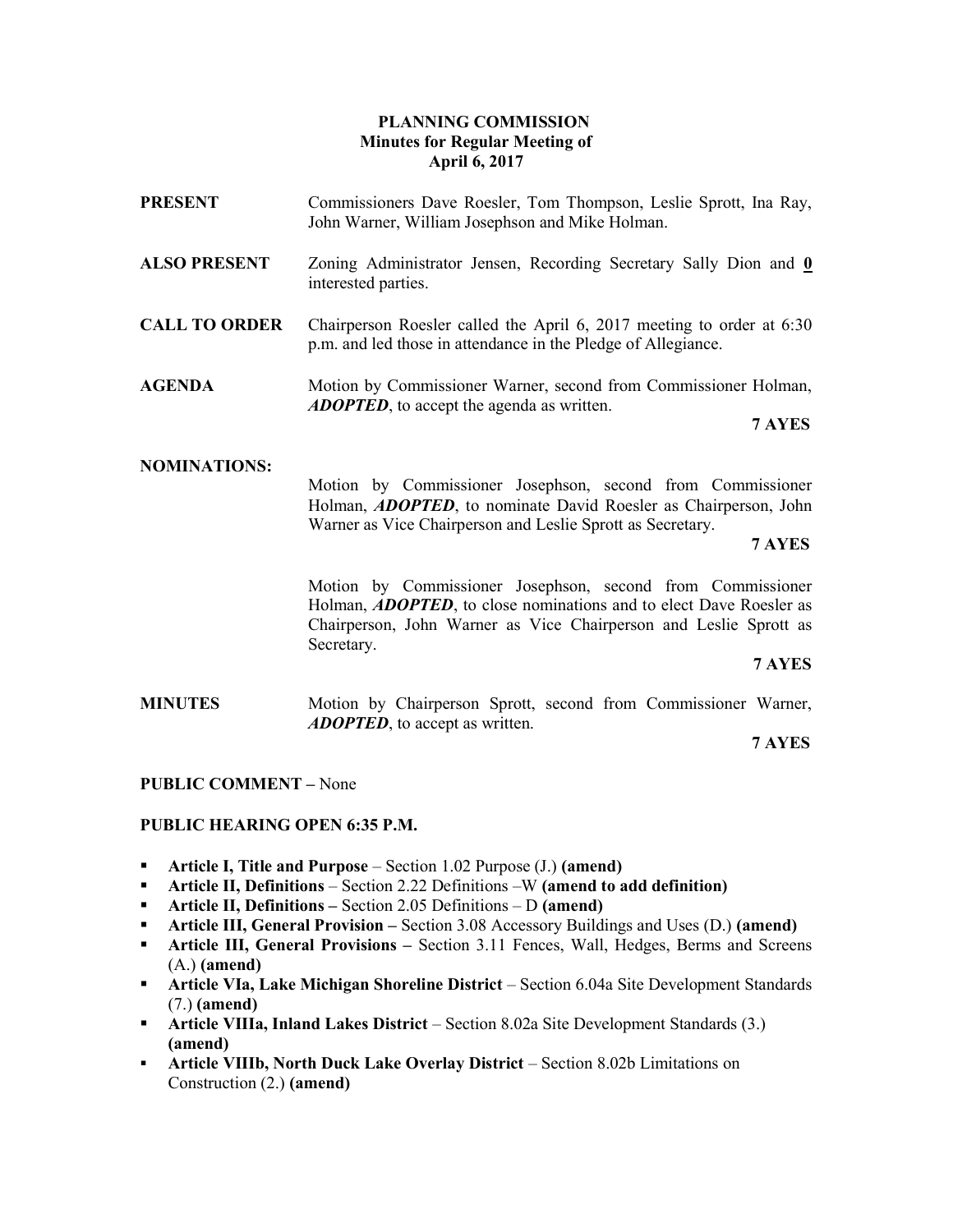Chairperson Roesler advised that Attorney Even has reviewed and approves the language as written.

Chairperson Roesler asked Zoning Administrator Jensen for his comments.

# ZONING ADMINISTRATOR COMMENTS

Zoning Administrator Jensen stated he is fine with most of the proposed language, however, that he believes Article III, General Provisions, Section 3.11 Fences, Walls, Hedges, Berms and Screens 5. and 6. could be argued. He questions what is considered a temporary fence in 5.? He questions if in 6. nothing exceeding 3' can be planted within the side yard setback area of the full length of the property or just between the back of the house and the lake?

# **CORRESPONDENCE**

None.

# PUBLIC COMMENT

None.

# PUBLIC HEARING CLOSED 7:02 P.M.

#### **DISCUSSION**

Consensus after discussion of Zoning Administrator Jensen's questions was that a temporary fence is one put up and taken back down, not permanent. Language was added stating that nothing can be planted within the side yard setback area between the shoreline and the lakeside of the home as measured perpendicular to the side lot line nearest the lakeside.

> Motion by Commissioner Warner, second from Commissioner Sprott, ADOPTED, to recommend approval of the language to the Township Board of Trustees as written below.

7 AYES

# ARTICLE I TITLE AND PURPOSE

# SECTION 1.02 PURPOSE

J. to protect and conserve natural recreational areas *preserve the natural features and views* of our lands and waters;

# ARTICLE II DEFINITIONS

SECTION 2.22 DEFINITIONS – W

WALL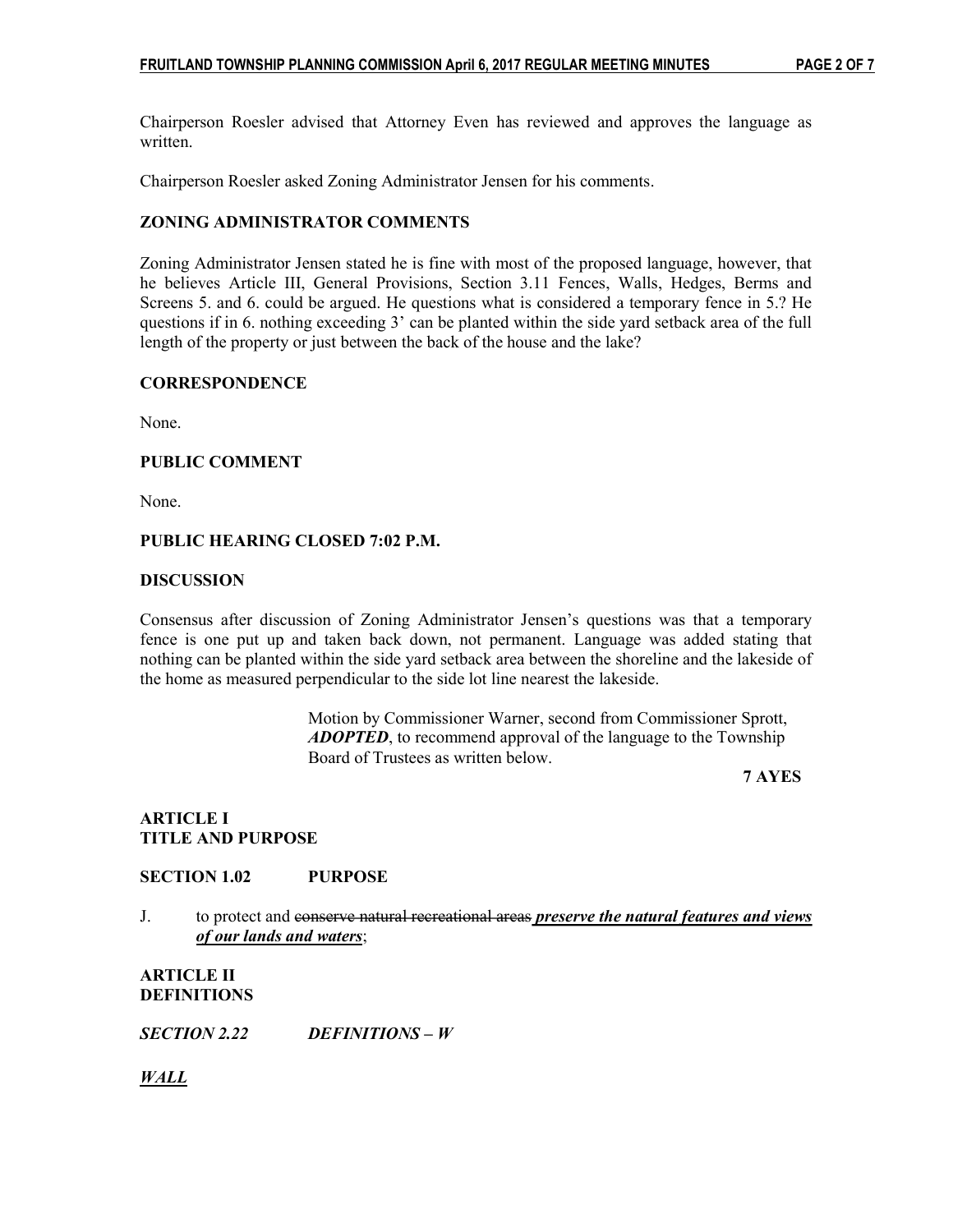# An upright structure of masonry, wood or other building materials serving to enclose, divide, or protect an area.

# ARTICLE III GENERAL PROVISIONS

# SECTION 3.11 FENCES, WALLS, HEDGES, BERMS AND SCREENS

A. Notwithstanding other provisions of this ordinance, fences, walls, hedges, berms and screens may be permitted with a zoning permit in any vard or along the edge within the setback of any yard provided that no fences, walls, hedges, berms or screens shall be over six  $(6)$  feet in height if erected in back of the required front set back line, or the rear of the house whichever is closest, and any fences, walls, hedges, berms or screens erected between the required front yard setback line or the rear of the house whichever is closest, and up to the street right-of-way, shall must not be in excess of four (4) feet. For lakefront lots see additional restrictions in the Lake Michigan Shoreline District, Inland Lakes District and North Duck Lake Overlay District.

In the Critical Dunes and High Risk Erosion areas, any fences, berms and walls built, and any vegetative planting and/or removal, must comply with DEQ regulations.

For lakefront lots in the Lake Michigan Shoreline District, the Inland Lakes District, and the North Duck Lake Overlay District, no fence, wall, hedge, berm, or screen shall be higher than three (3) feet in height between the shoreline and the lakeside of the home as measured perpendicular to the side lot line nearest the lakeside. On Lakefront lots that have no principal building the height of a fence, wall, hedge, berm or screen may not exceed three (3) feet. Fences in lakefront lots may be permitted with a zoning permit within the side setback of any yard provided that such fences meet the following:

- 1. Such fences must be for the purpose of delineation of property lines, not for the intent of obscuring vision or blocking out of natural light.
- 2. Such fences must be of man-made material or wood, and must be intended for permanent installation.
- 3. Such fences must have a maximum height of three (3) feet above the average ground surface between adjacent fence posts at all points along their length.
- 4. Such fences must be a minimum 50% open space through which light can penetrate, for example: cyclone fence, lattice, picket or split-rail.
- 5. Fence materials such as plastic snow fence or wood/twisted wire snow fences intended as temporary fences are not acceptable for permanent installation.
- 6. A property owner must not intentionally plant, nor cause to be planted, within the side yard setback area between the shoreline and the lakeside of the home as measured perpendicular to the side lot line nearest the lakeside any vegetative material (whether dead or alive) exceeding three (3) feet in height, or which would reasonably be expected to grow to over three (3) feet in height.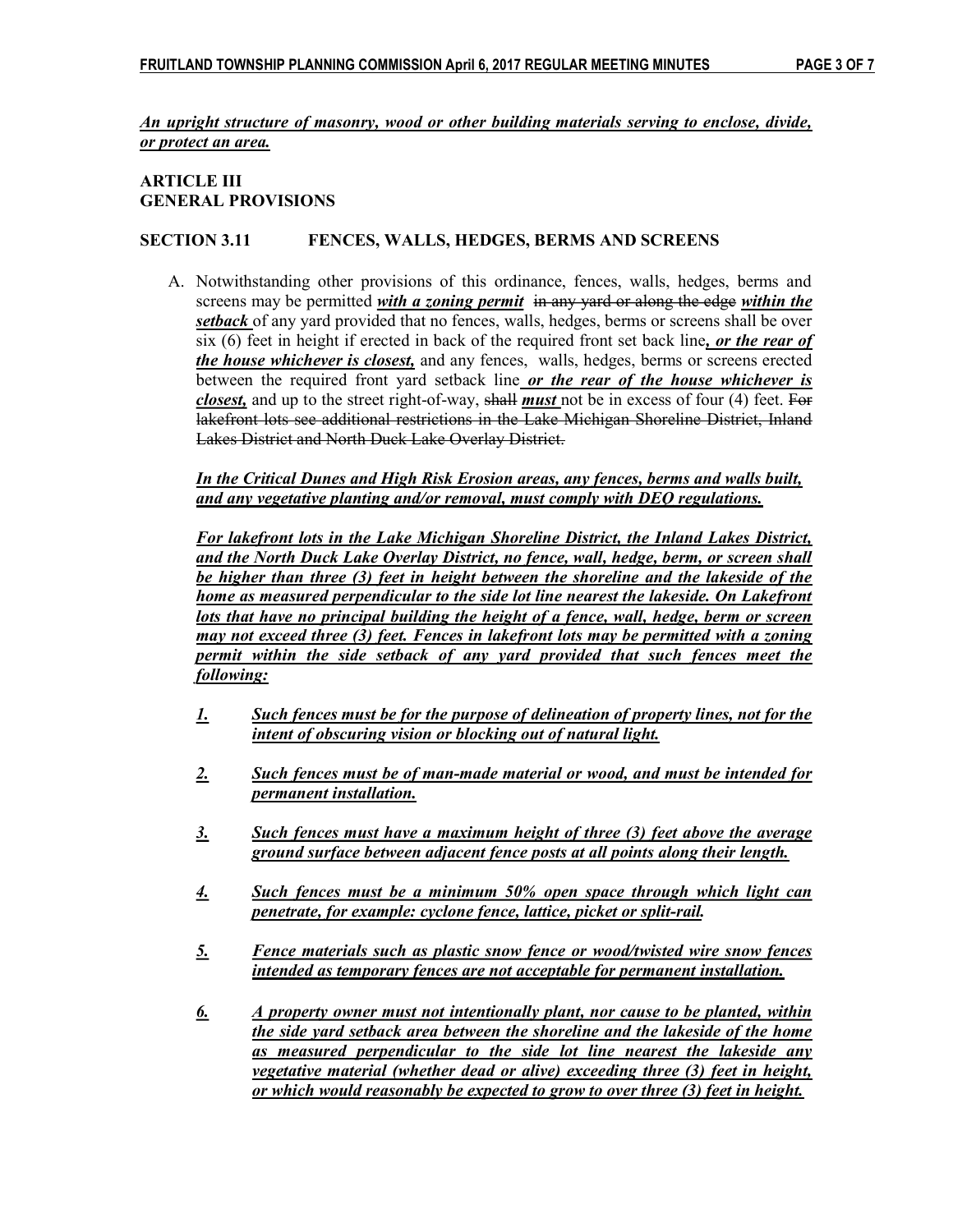

# ARTICLE VIa LAKE MICHIGAN SHORELINE DISTRICT

#### SECTION 6.04a SITE DEVELOPMENT STANDARDS

7. On lakefront lots, no fence, wall, hedge, berm, or screen shall be higher than three (3) feet in height between the shoreline and the lakeside of the home as measured perpendicular to the side lot line nearest the lakeside. On lakefront lots that have no principal building the height of a fence, wall, hedge, berm or screen may not exceed three  $(3)$  feet.

# ARTICLE VIIIa INLAND LAKES DISTRICT

#### SECTION 8.02a SITE DEVELOPMENT STANDARDS

3. On lakefront lots, no fence, wall, hedge, berm, or screen shall be higher than three (3) feet in height between the shoreline and the lakeside of the home as measured perpendicular to the side lot line nearest the lakeside. On lakefront lots that have no principal building the height of a fence, wall, hedge, berm or screen may not exceed three  $(3)$  feet.

#### ARTICLE VIIIb NORTH DUCK LAKE OVERLAY DISTRICT

### SECTION 8.02b NORTH DUCK LAKE OVERLAY DISTRICT

2. On lakefront lots, no fence, wall, hedge, berm, or screen shall be higher than three (3) feet in height between the shoreline and the lakeside of the home as measured perpendicular to the side lot line nearest the lakeside. On lakefront lots that have no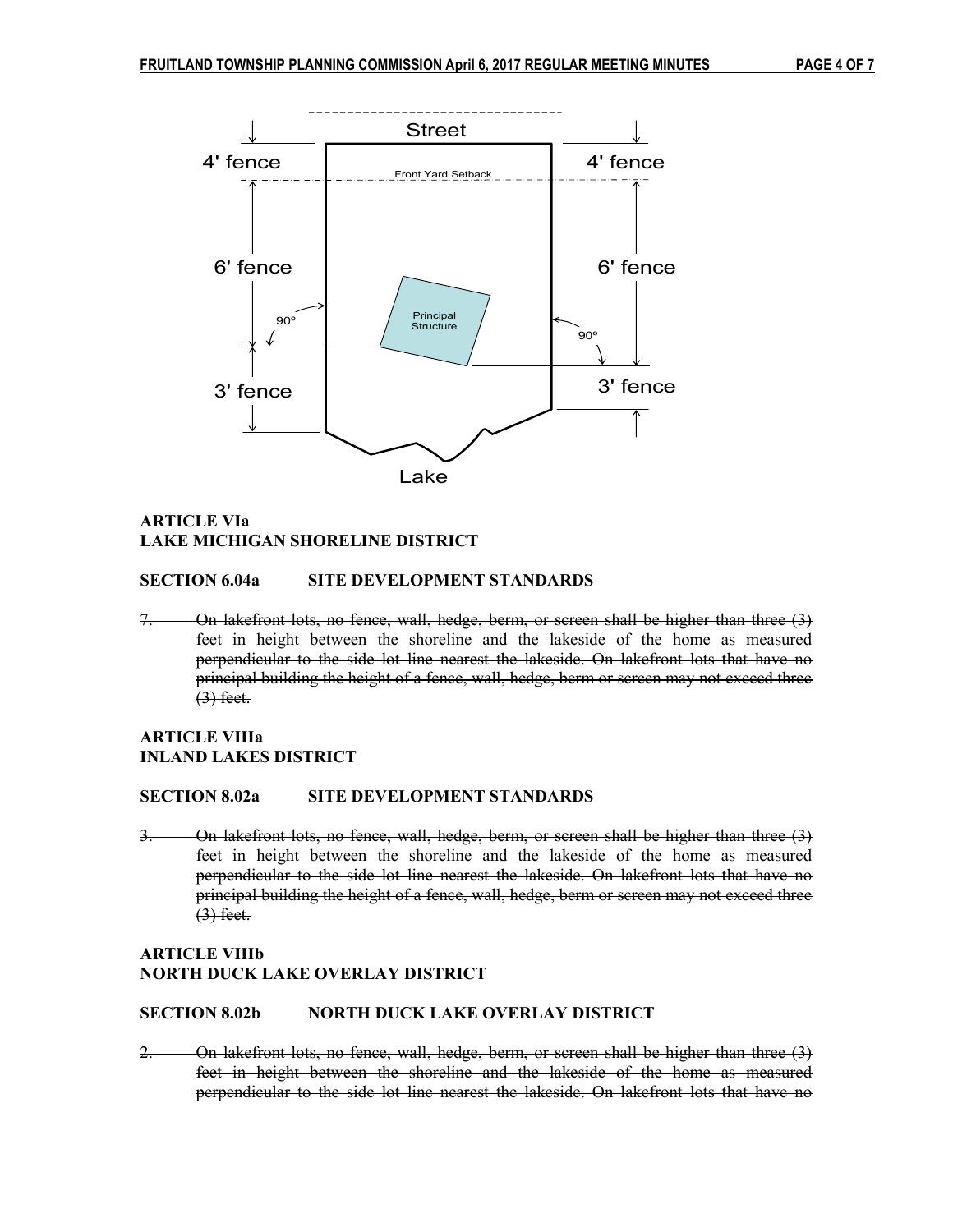principal building the height of a fence, wall, hedge, berm or screen may not exceed three  $(3)$  feet.



Strike the following diagram from 6.04a (7.), 8.02a (3.) and 8.02b (2.)

# DEFINITIONS

# SECTION 2.05 DEFINITIONS – D

DWELLING, OR DWELLING UNIT

Any building or portion thereof having cooking and housekeeping facilities, which is occupied wholly as the home, residence or sleeping place of one (1) family, either permanently or transiently. A motor home, trailer coach, garage, automobile chassis, tent, or portable building shall not be considered a dwelling. In case of mixed occupancy, where a building is occupied in part as a dwelling unit, the part so occupied shall be deemed a dwelling unit and shall comply with the applicable provisions of this Ordinance.

# A building providing complete independent living facilities for one or more persons, including permanent provisions for living, sleeping, eating, cooking and bathroom facilities.

# ARTICLE III GENERAL PROVISIONS

# SECTION 3.08 ACCESSORY BUILDINGS AND USES

D. No part of  $a_n$  *a detached* accessory building shall be used  $a_n$  *for a dwelling.* independent living facilities for one or more persons, including permanent provisions for living, sleeping, eating, cooking and bathroom facilities.